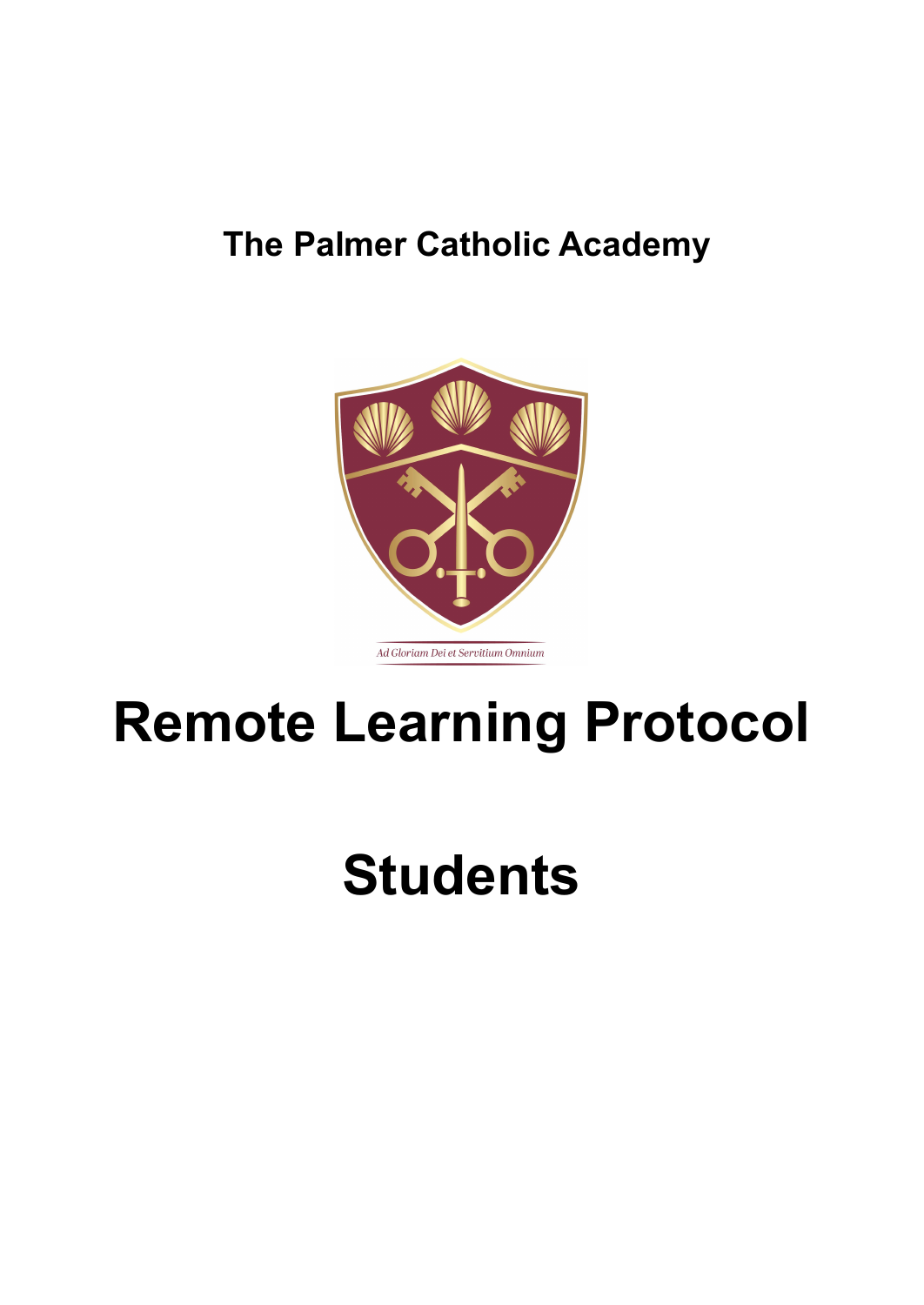### **Introduction**

In the instance of Remote Learning, you will be required to take part in a range of blended learning activities which will include: live lessons, pre-recorded video lessons, online video tutorials and various other tasks as directed by each of your class teachers.

Our aim is to ensure that you continue to progress and develop knowledge in all your different subjects.

Your teacher will inform you in advance if the lesson will be live or direct you to the work to complete on your Google Classroom.

#### **Key Information**

- Form time will take place every morning at 8.45-9.00 am. This will be LIVE so your form tutor will share the link with you
- You must follow your normal school timetable
- If you have questions about your work or are unsure about anything then please email your teacher directly. Your teachers will be delivering other lessons so might not be able to get back to you right away

### **Guidance for Live Lessons**

- All live lessons will take place via **Google Meet**
	- You will find the link to the Meet on the Google Classroom. Your teacher will add it to the title bar in the Google Classroom when they are ready for you to join the lesson. (You can ask your teacher where to find it if you are unsure)
	- You will only be able to join the meet when the teacher is present and accepts your request to join
- Live lessons will last between 30-60 minutes and likely have follow up tasks as directed by the teacher
- Any online education, including live and pre-recorded video and audio lessons, will follow the same principles set out in the academy's **Codes of Conduct and the Student User Agreement** in your planners
- Students and staff must not use the record function to record live lessons.
- To take part in live lessons you must use your academy gmail address
- You must **switch off** both your microphone and camera. Only switch on the microphone if directed to do so by your teacher
- Consider where you will locate yourself when taking part in a live lesson. Find a quiet location where you will not be disturbed. Where appropriate, use headphones to ensure privacy.
- To ask a question either use the 'hands up' button on the Google Meet or type your question into the comments box.
- Communicate with your teacher in a polite and respectful manner